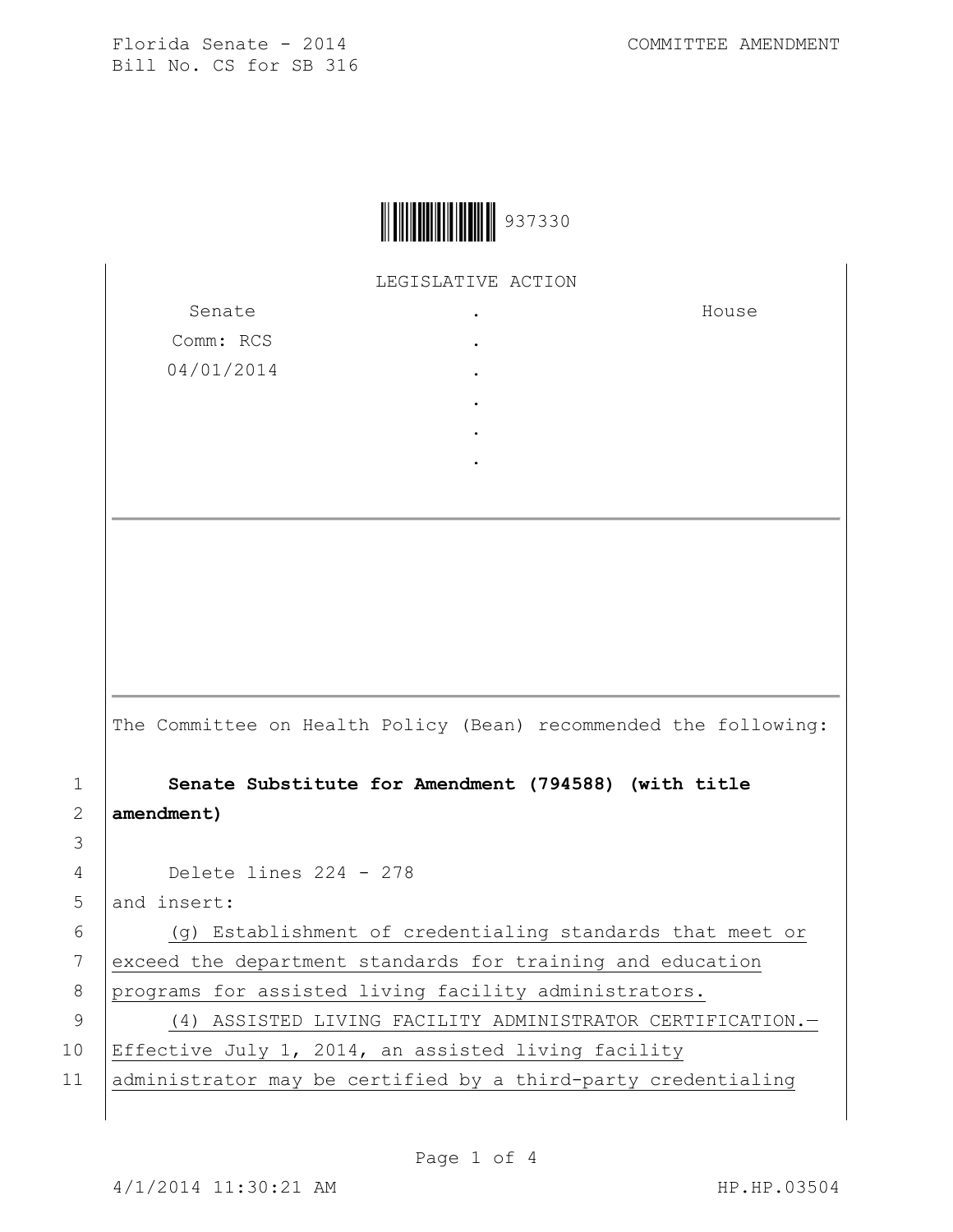Florida Senate - 2014 COMMITTEE AMENDMENT Bill No. CS for SB 316

Ì937330{Î937330

| 12 | entity that is approved by the department under this section. An |
|----|------------------------------------------------------------------|
| 13 | assisted living facility administrator who fails to be certified |
| 14 | under this section or fails to meet training and educational     |
| 15 | requirements of s. 429.52 violates this section and is subject   |
| 16 | to an administrative fine as provided under s. 429.19. This      |
| 17 | subsection does not apply to an administrator licensed under     |
| 18 | part II of chapter 468.                                          |
| 19 | (5) GRANDFATHER CLAUSE. - A third-party credentialing entity     |
| 20 | shall allow the following persons to enroll in its certification |
| 21 | program, at no cost to the department or the person, in the 12   |
| 22 | months immediately after the department approves the third-party |
| 23 | credentialing entity as provided in subsection (3):              |
| 24 | (a) A person who is employed as of July 1, 2014, as an           |
| 25 | assisted living facility administrator and is in compliance with |
| 26 | the requirements under s. 429.52.                                |
| 27 | (b) A person who has completed before July 1, 2014, the          |
| 28 | required training as an administrator, including the competency  |
| 29 | test and continuing education requirements under s. 429.52.      |
| 30 | (6) CORE COMPETENCIES. - A third-party credentialing entity      |
| 31 | that is approved by the department shall establish the core      |
| 32 | competencies for assisted living facility administrators         |
| 33 | according to nationally recognized professional psychometric     |
| 34 | standards.                                                       |
| 35 | (7) CERTIFICATION PROGRAM REQUIREMENTS. - A certification        |
| 36 | program of a third-party credentialing entity that is approved   |
| 37 | by the department must:                                          |
| 38 | (a) Be established according to nationally recognized            |
| 39 | professional psychometric standards.                             |
| 40 | (b) Be directly related to the core competencies.                |
|    |                                                                  |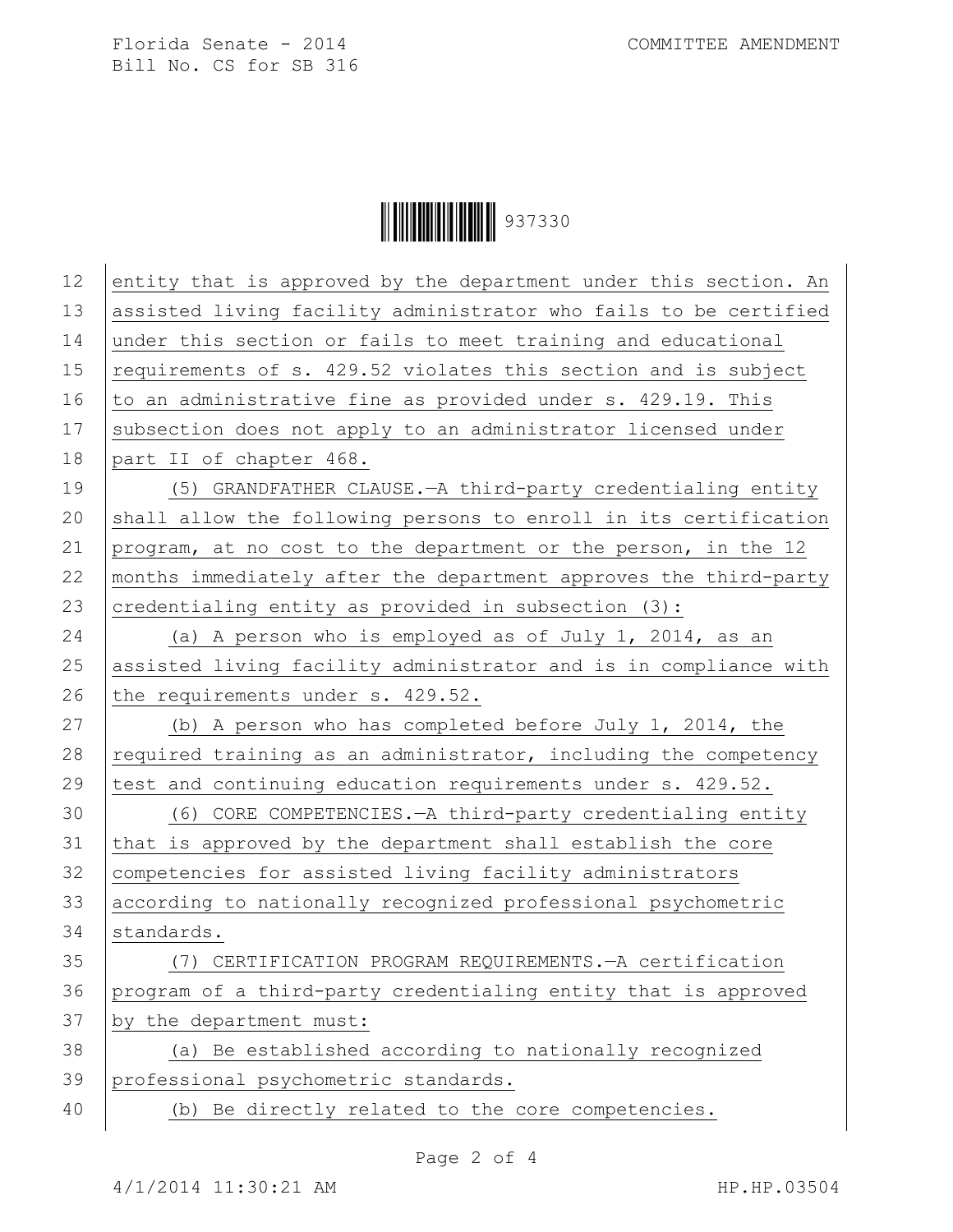## Ì937330{Î937330

| 41 | (c) Establish minimum requirements in each of the following      |
|----|------------------------------------------------------------------|
| 42 | categories:                                                      |
| 43 | 1. Formal education.                                             |
| 44 | 2. Training.                                                     |
| 45 | 3. On-the-job work experience.                                   |
| 46 | 4. Supervision.                                                  |
| 47 | 5. Testing.                                                      |
| 48 | 6. Biennial continuing education.                                |
| 49 | (d) Administer a professional code of ethics and                 |
| 50 | disciplinary process that applies to all certified persons.      |
| 51 | (e) Administer and maintain a publicly accessible Internet-      |
| 52 | based database that contains information on each person who      |
| 53 | applies for certification or is certified.                       |
| 54 | (f) Approve qualified training entities that provide             |
| 55 | precertification training to applicants and continuing education |
| 56 | to certified assisted living facility administrators.            |
| 57 | (8) APPEAL.—An individual who is adversely affected by the       |
| 58 | decision of a department-approved, third-party credentialing     |
| 59 | entity with regard to the denial of initial certification or an  |
| 60 | adverse action on continued certification may appeal such        |
| 61 | decision to the department for a final determination.            |
| 62 | (9) FEES.-A third-party credentialing entity shall               |
| 63 | establish a fee for application, examination, certification, and |
| 64 | biennial certification renewal. The fee for application,         |
| 65 | examination, and certification may not exceed \$200. The fee for |
| 66 | biennial certification renewal may not exceed \$100.             |
| 67 |                                                                  |
| 68 | ================= T I T L E A M E N D M E N T ================   |
| 69 | And the title is amended as follows:                             |